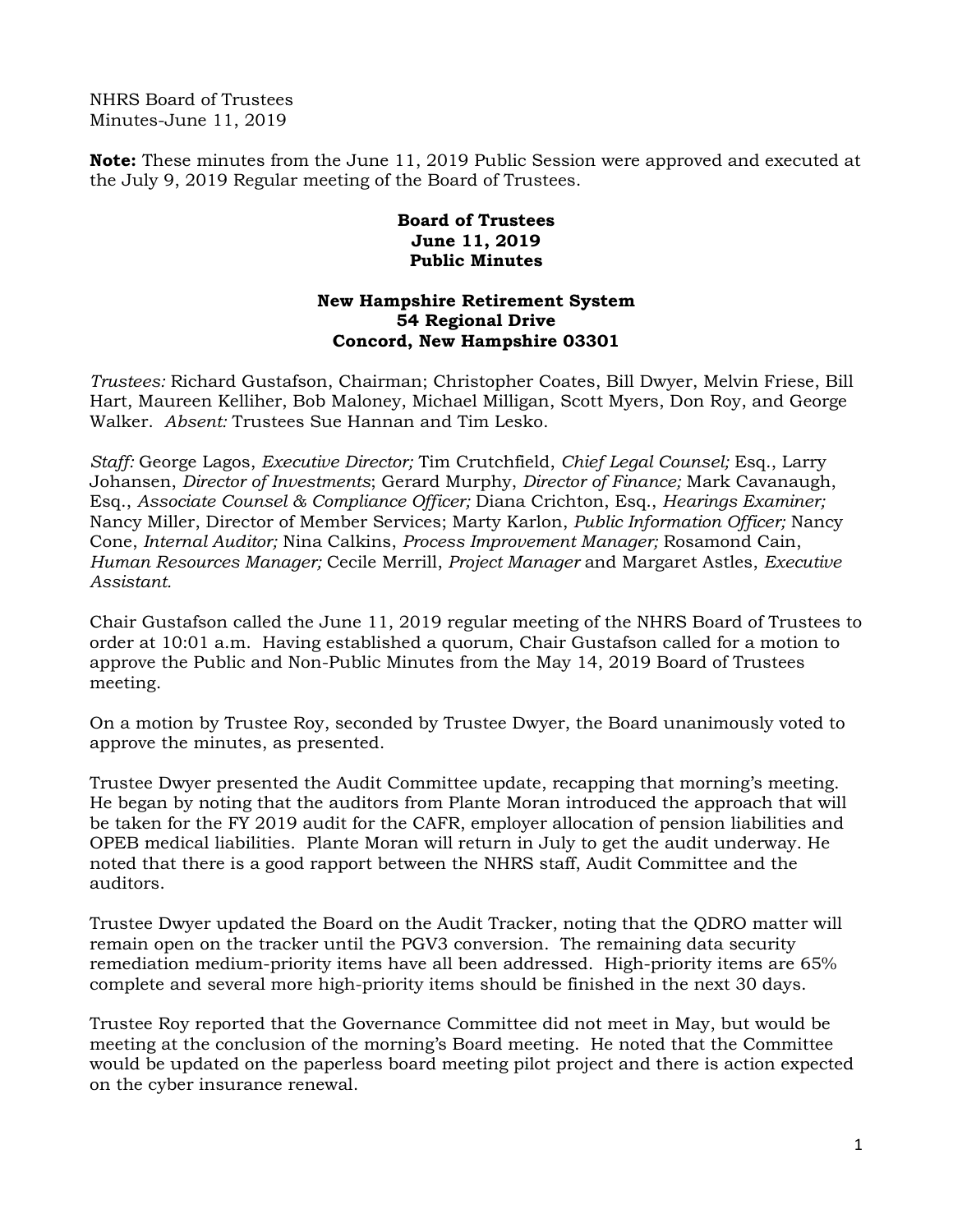Trustee Kelliher reported that the Independent Investment Committee (IIC) last met on May 31st, at which time it unanimously voted to extend the investment management agreement with Wellington for two years with respect to its Emerging Markets Local Equity Fund.

The IIC also heard presentations from two fixed income managers, Brandywine and Loomis Sayles, each managing multi-sector global fixed income portfolios on behalf of NHRS.

The IIC reviewed and approved revisions to the Asset Class Guidelines. Trustee Kelliher reported that although the System had been doing well, the markets took a downturn in May due to situations in Washington and the global economic slowdown. Fortunately, the Federal Reserve has indicated that there could be at least one potential rate cut for the rest of the year. Director of Investments Larry Johansen added that while we have a long-term investment horizon, the fiscal year ends on June 30, 2019, leaving only fourteen trading days remaining until the annual rate of return is determined, which will directly impact the calculation of employer contribution rates for fiscal years 2022 and 2023.

Mr. Johansen reiterated that June has not completely reversed the market downturn in May but may come very close. Performance through April 30, 2019 for marketable assets for the past three years is up 9.1% relative to the index of 9.0%, five years is up 6.3% relative to the index of 6.6%, and ten years is up 10.2% relative to the index of 10.3%. He noted that all Asset Classes are very close to target and well within their ranges. Both investment and administrative expenses are very favorable relative to the NEPC and NCPERS universe averages.

The June 21st IIC meeting will conduct the annual real estate review. In addition, the Committee will review the fiscal 2019 Real Estate work-plan and set the fiscal 2020 workplan. There will be a six-month update of the private equity-private debt portfolio. Mr. Johansen invited the Board of Trustees to attend.

Trustee Dwyer indicated that he considered it noteworthy to mention that NHRS has reached \$9 billion in assets for the second time.

For the Legislative Committee's report, Trustee Myers noted that the legislative session is winding down. He asked Public Information Officer Marty Karlon to report on the bills that are still active. Mr. Karlon reported that an internal working group had been formed to review administrative issues related to the enactment of the 1.5% COLA that has passed both chambers and will be sent to the Governor for his signature. He further commented that legislation requested by NHRS to modify the approach to calculate oversight and military service purchases was awaiting the Governor's signature.

Trustee Walker reported on the Benefits Committee meeting held on June 4th. The Committee was informed about how the medical subsidy is calculated for a certain population of state retirees and also reviewed the practice of "re-filing," where certain members regularly file and withdraw their applications for retirement in order to preserve survivor benefits in the event they should die while in service.

A review of electronic direct deposits (EDD) of retirement payments indicated that out of 38,000 beneficiaries, only 1,500 paper checks are issued with the remaining payments occurring monthly via electronic deposit. Staff is reviewing the possibility of making EDD mandatory as it is in some other states, a change which may require a legislative act.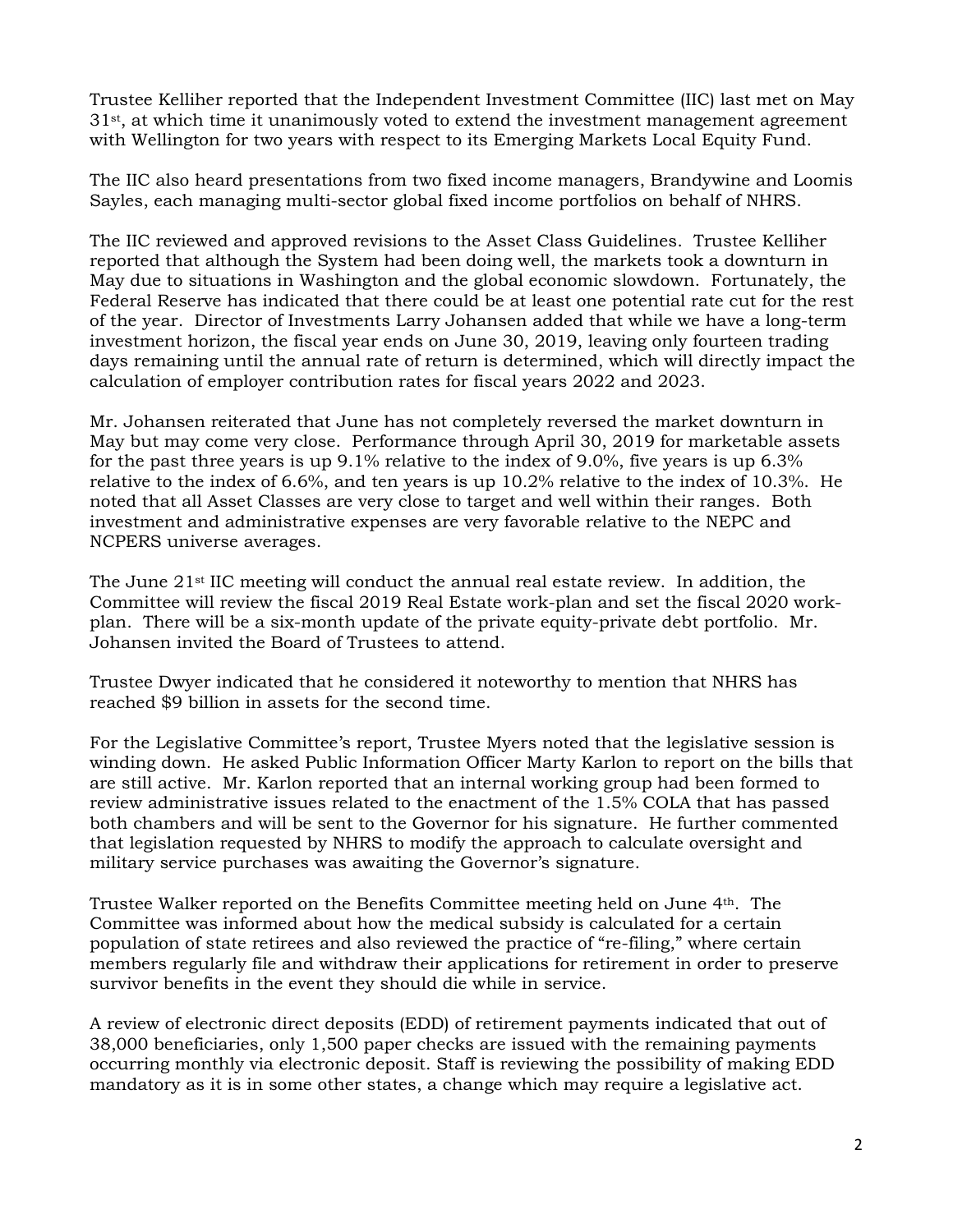The Committee also received an update on HB 116, a bill that would transfer the authority to reclassify certain line personnel positions at the Dept. of Corrections (DOC) from Group I to Group II. Under current law, the legislature has this authority; under HB 116 the Board of Trustees will have the authority after the State Division of Personnel confirms that the positions meet the definition of correction line personnel in RSA 100-A. HB 110, would sunset the law after one year, so staff anticipates the Board may be presented with a significant number of reclassification requests in the coming year. Staff will be reaching out to DOC to develop a process.

Trustee Walker noted that the Committee met in non-public session to review two disability re-examinations and a possible medical subsidy recoupment matter. No votes were taken during non-public session.

Trustee Hart reported on the Personnel, Performance and Compensation Committee Meeting of June 4, 2019. HR Manager Rosamond Cain walked the Committee through the revisions to the Employee Handbook, which primarily focused on recent legislative changes. The Committee endorsed the recommendations to be approved by the Board of Trustees.

On a motion by Trustee Myers, seconded by Trustee Hart, the Board voted unanimously to approve the proposed revisions to the Employee Handbook.

On a motion by Trustee Walker, seconded by Trustee Hart, the Board unanimously voted to temporarily adjourn the meeting for the purpose of discussing collective bargaining strategy or negotiations under RSA 91-A:2,I(a).

On a motion by Trustee Roy, seconded by Trustee Maloney, the Board voted unanimously to reconvene the Board meeting.

Chair Gustafson indicated that the next item on the agenda was a discussion on succession planning. On a motion by Trustee Hart, seconded by Trustee Dwyer, the Board voted to enter into non-public session under RSA 91-A:3, II(c) to discuss persons other than members of the public body. A roll call vote was taken and the motion passed unanimously.

On a motion by Trustee Hart, seconded by Trustee Walker, the Board unanimously voted to reconvene the Board meeting. No votes were taken during non-public session. The Board then took a three-minute recess.

Once back in public session, on a motion by Trustee Hart, seconded by Trustee Walker, the Board voted unanimously to accept the PPCC's recommendation with respect to setting the Executive Director's compensation.

Kathleen A. Riley, Senior Vice President and Actuary of the Segal Consulting firm presented the results of the full scope audit of the actuarial valuation as of June 30, 2017 and the limited scope audit of the 5-year experience study from July 1, 2010 through June 30, 2015 by the Gabriel, Roeder, Smith & Company (GRS) Retirement Consulting firm. GRS noted in a letter to the NHRS Executive Director that it was pleased that Segal found the actuarial valuation provided by GRS to be reasonable and performed in accordance with generally accepted actuarial practices.

Executive Director Lagos thanked Ms. Riley and Segal Consulting for a job well done. In conclusion, he observed that there had been two recent decisions by the Board, which were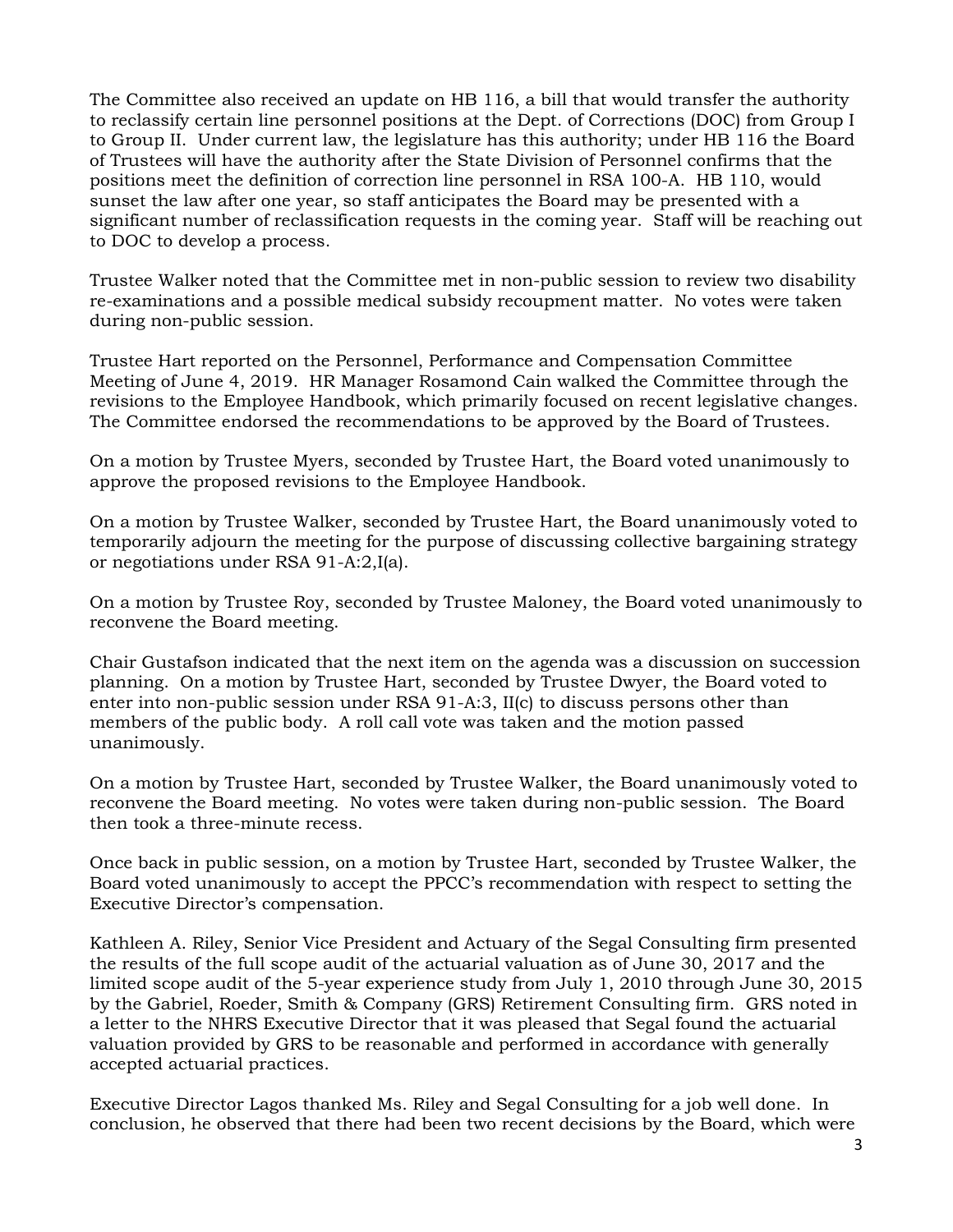of particular significance to the health of the System. He noted that the decision to replace KPMG as our external auditor with Plante Moran, was successful and the issuance of an unmodified opinion by the new audit firm was an important validation of the System's operations. Similarly, the actuarial audit reports issued by Segal validated the actuarial work done by GRS, providing assurances that both the 2017 valuation report and the 2015 experience study adhered to Actuarial Standards of Practice promulgated by the Actuarial Standards Board.

Executive Director Lagos presented his Operating Report, noting that Key Performance Measures scored 100% this month. He then reported that there were three contracts executed in the prior month: one with DXC Technology to provide support for Microsoft Dynamics, Management Reporting and other related software utilized primarily by the NHRS Finance operation; and, two with Silvertech for website enhancement services and an upgrade to the Sitefinity website software.

He then advised the Board that a substantial contract with LRS will be coming before the Board in July for ongoing maintenance and support to PGV2. The annual cost of \$200,000 annually over the next 4-5 years represents a savings of \$1 million over that period during the transition to PGV3.

Project Manager Cecile Merrill gave the Board an update on progress of the PGV3 project, now 3% complete. Approximately 1,300 requirements have been reviewed, and there are several parked requirements that will necessitate additional consideration. Staff is beginning the review of the PGV3 design documents and continues to work on data cleansing.

Chief Legal Counsel Tim Crutchfield updated the Board that the annual GASB audits are underway for pension and OPEB liabilities. This year, Plante Moran has reduced the number of required audits from 31 to 21 with 11 completed and 10 in process, with an expected completion date in July.

Finance Director Gerard Murphy reported that an Employer Education Session was held in May for school district employers, covering employer audits and reporting. Also in May, Finance staff met with Tyler Technologies, a third party payroll provider that many NHRS employers use. He noted that staff has established a working group of NHRS employers consisting of representatives from six employers and NHRS staff. He reported the purpose of the group is to get input from employers on current monthly reporting issues and concerns so that they may be considered in the development of the Employer Direct module of the PGV3 project.

Mr. Murphy noted that the State's Administrative Budget, HB 2, was passed by the Senate and is soon to be in the Committee of Conference phase. The only substantive change impacting NHRS made by the Senate from the House version of HB 2 was the removal of \$50,000 in funding from the general fund to reimburse NHRS for legislative analysis, which NHRS supports.

Mr. Murphy then directed the Board's attention to the proposed Fiscal 2020 Trust Fund Budget. On a motion by Trustee Dwyer, seconded by Trustee Maloney, the Board unanimously voted to approve the Fiscal Year 2020 Trust Fund Budget, as presented.

Executive Director Lagos, reporting for IT Director Frank Clough, updated the Board on the